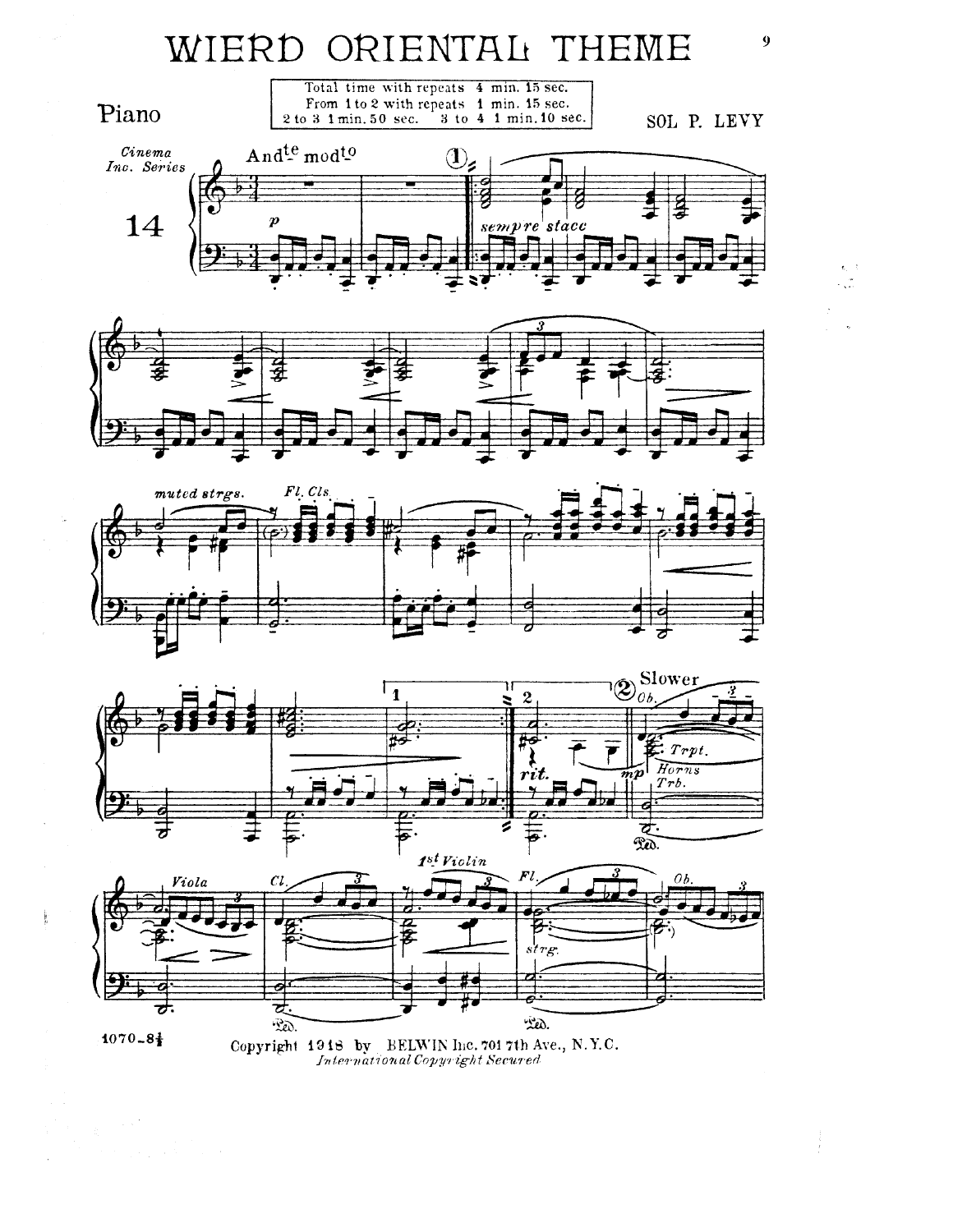











 $1070 - 8$ 

 $\overline{10}$